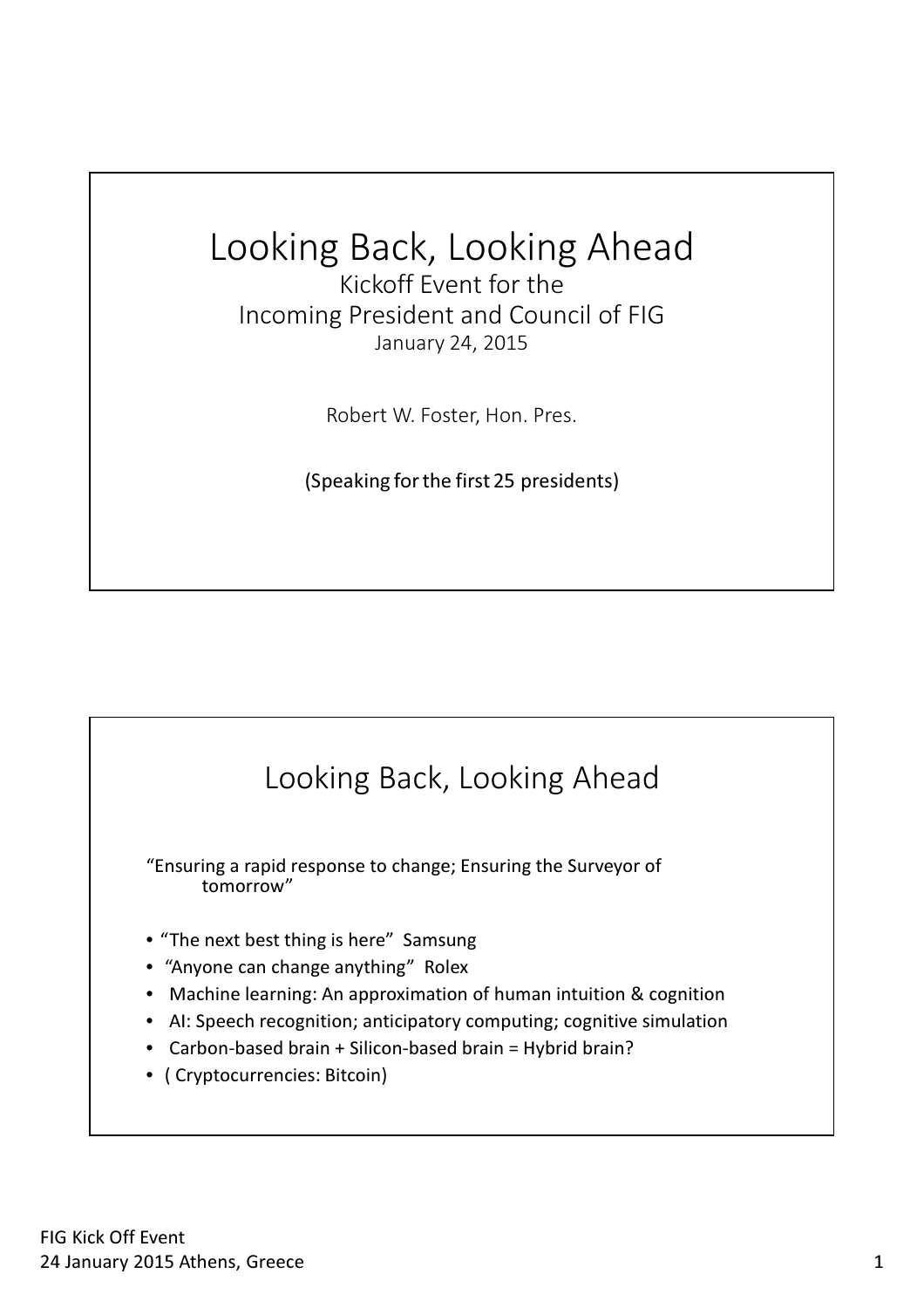| Looking Back, Looking Ahead                                                    |
|--------------------------------------------------------------------------------|
| <b>Fig Congress Themes</b>                                                     |
| 1938 "The Role of the Surveyor as a Professional in the Social Order of Today" |
| 1965 "The Effect of Modern Technology on the Surveying Profession"             |
| 1971 "Surveying and the Space Age"                                             |
| 1990 "The Challenge of the Information Society"                                |
| 1994 "Surveying Global Changes"                                                |
| 2006 "Shaping the Change"                                                      |
| 2010 "Facing the Challenges"                                                   |
| 2014 "Engaging the Challenges"                                                 |
| 2015 "Ensuring a Rapid Response to Change; Ensuring the Surveyor of Tomorrow"  |

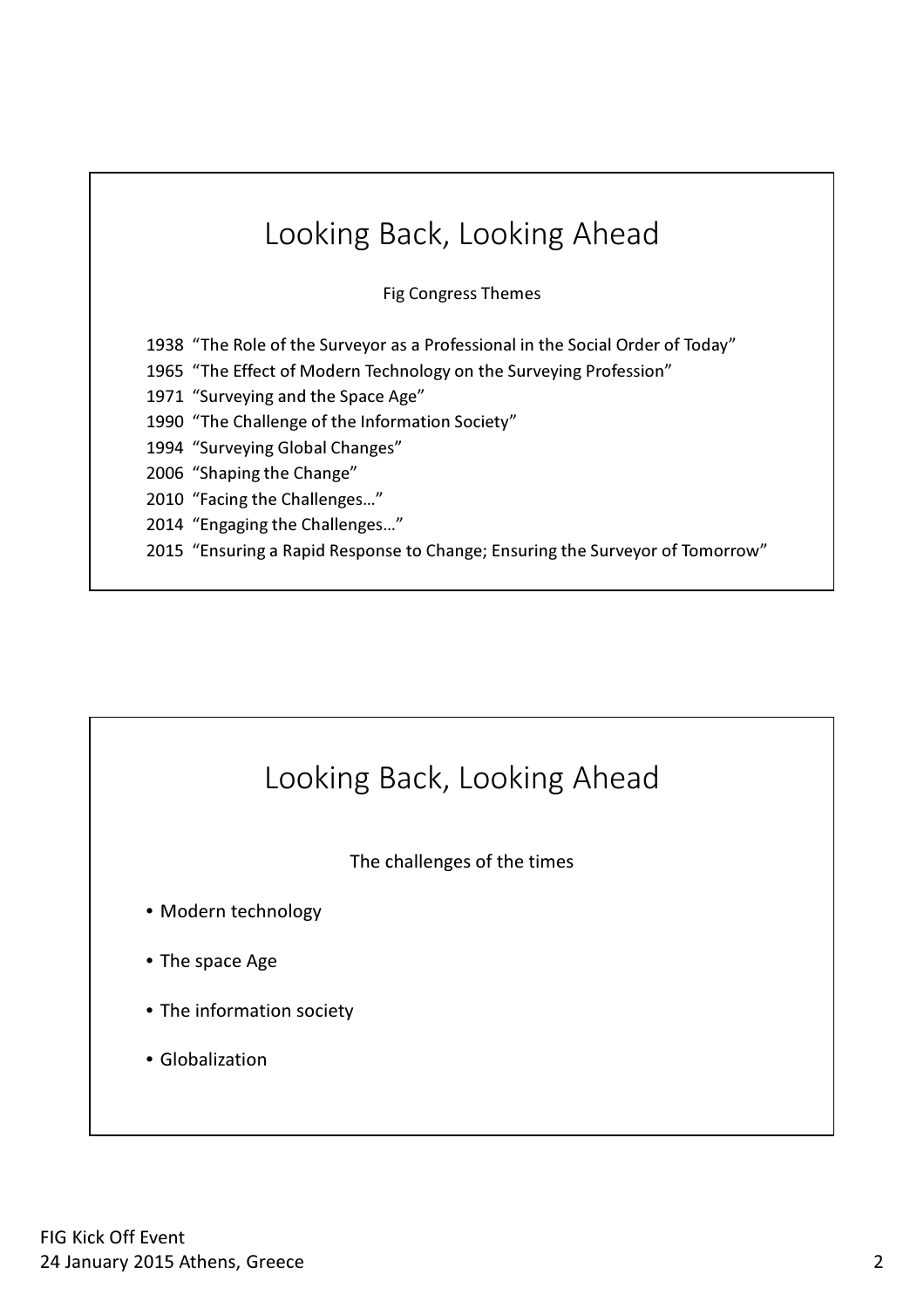

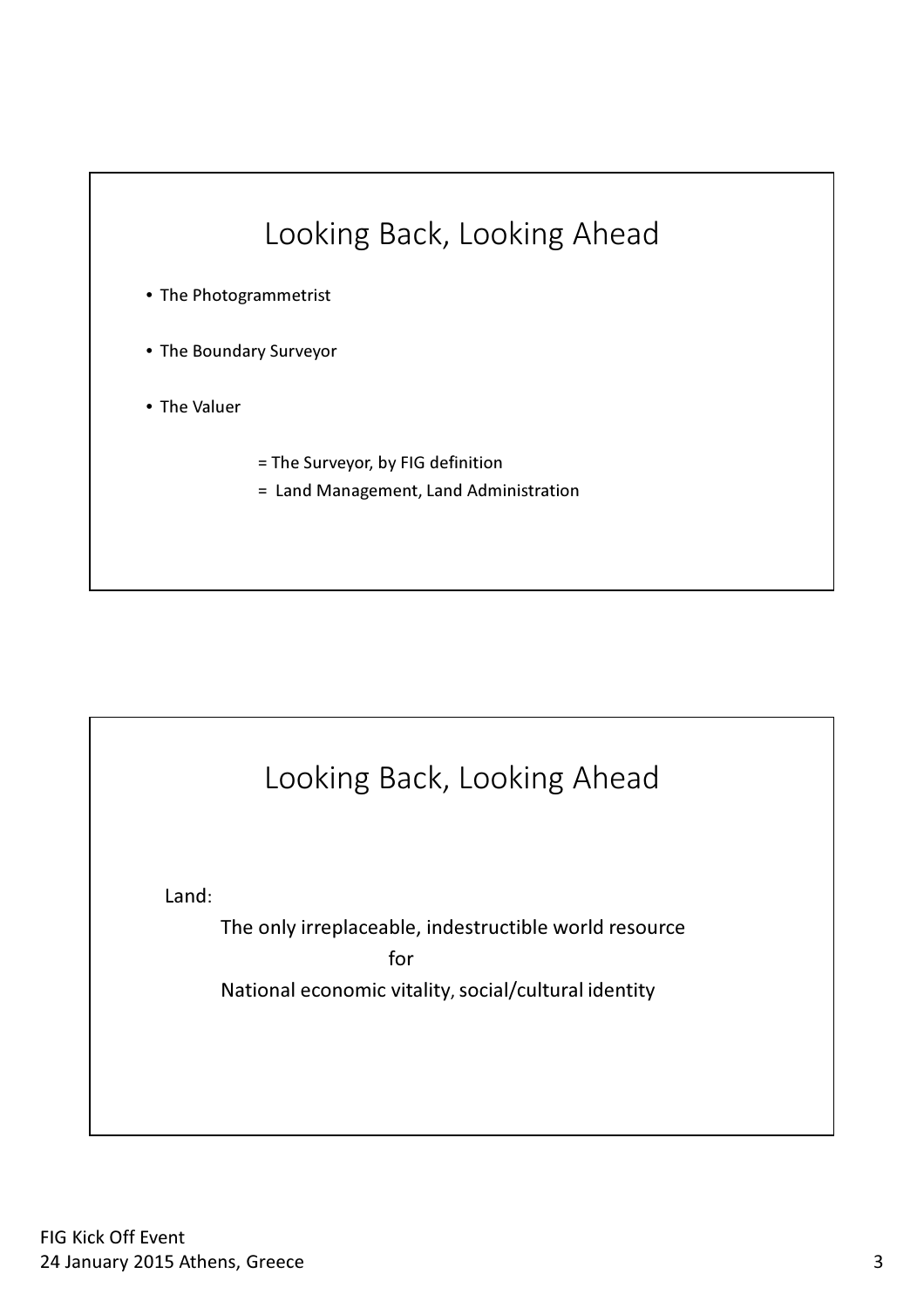## Looking Back, Looking Ahead

1878 FIG objectives, 1<sup>st</sup> Congress:

Exchanging views

Liaison among members

Comparison of social conditions

Dissemination of research results

Coordination of professional training

Encouraging good relations with authorities

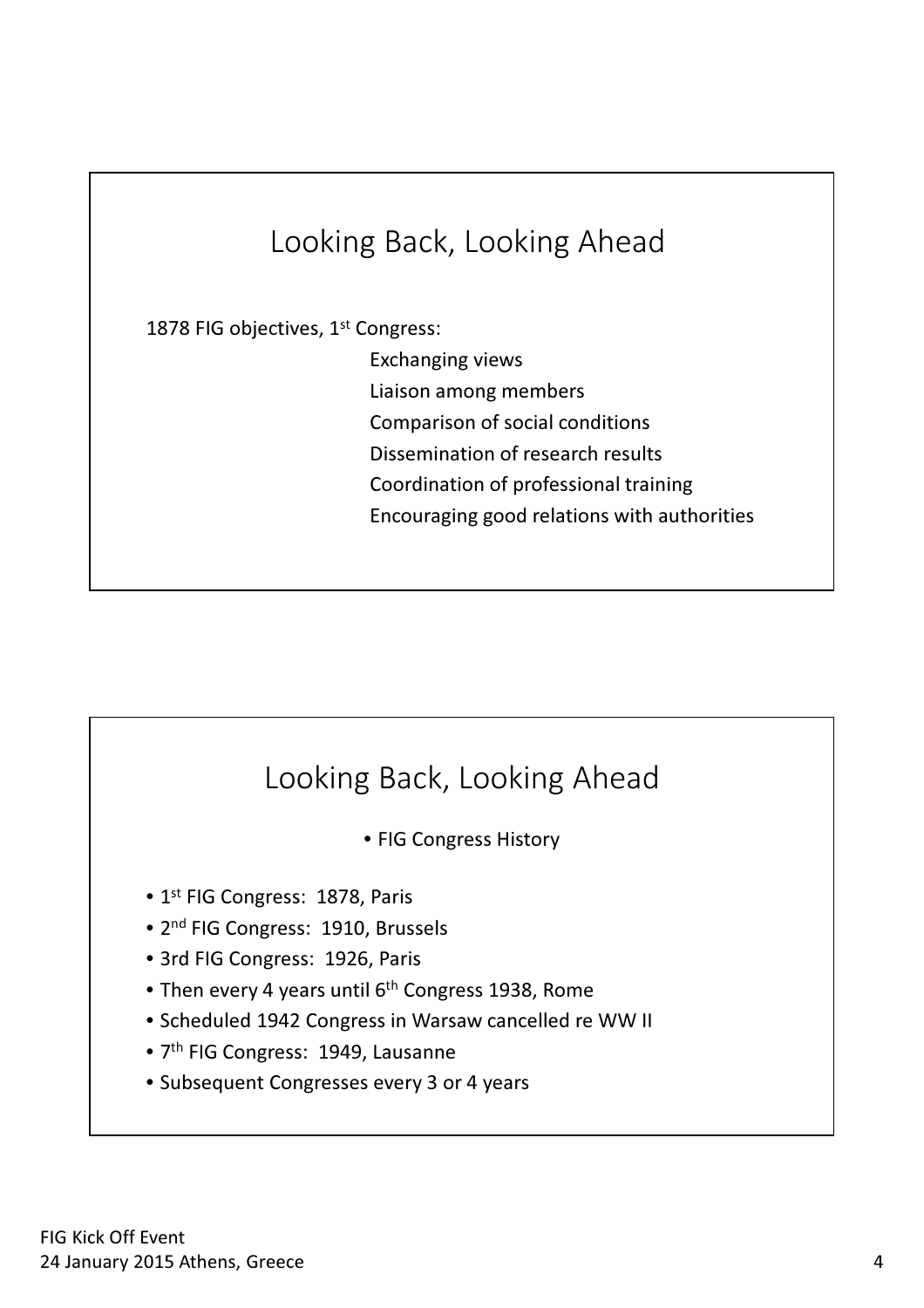## Looking Back, Looking Ahead • The FIG presidency: Determined by Congress location until 2002 – 2006 presidency, then by election by General Assembly 1<sup>st</sup> President E. Lefevre de Soucy, 1878, France. Then Belgian, Swiss, UK, Dutch, Austrian, German, American, Swedish, Canadian, Finnish, Australian, Malaysian presidents. 1st Greek President, Professor Chryssy Potsiou, the 26<sup>th</sup> FIG President